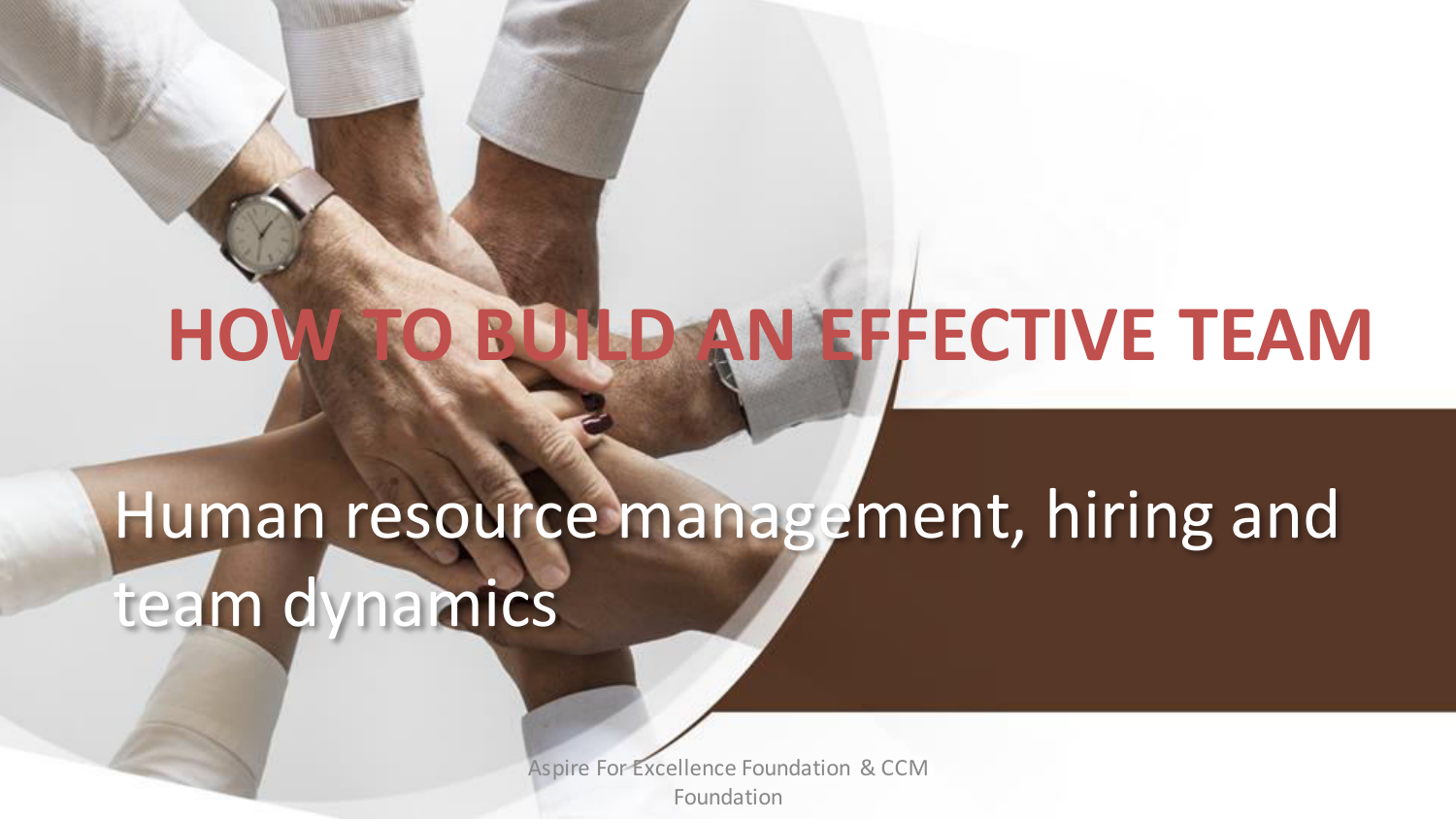

# **Objectives**

In this presentation, we would learn about the following

- Things to consider when hiring a prospective employee
- How to create organizational structure and culture
- How to manage your team for success
- Motivating and rewarding employees
- Coaching and development/training
- Tackling performance appraisals
- How to build a winning team.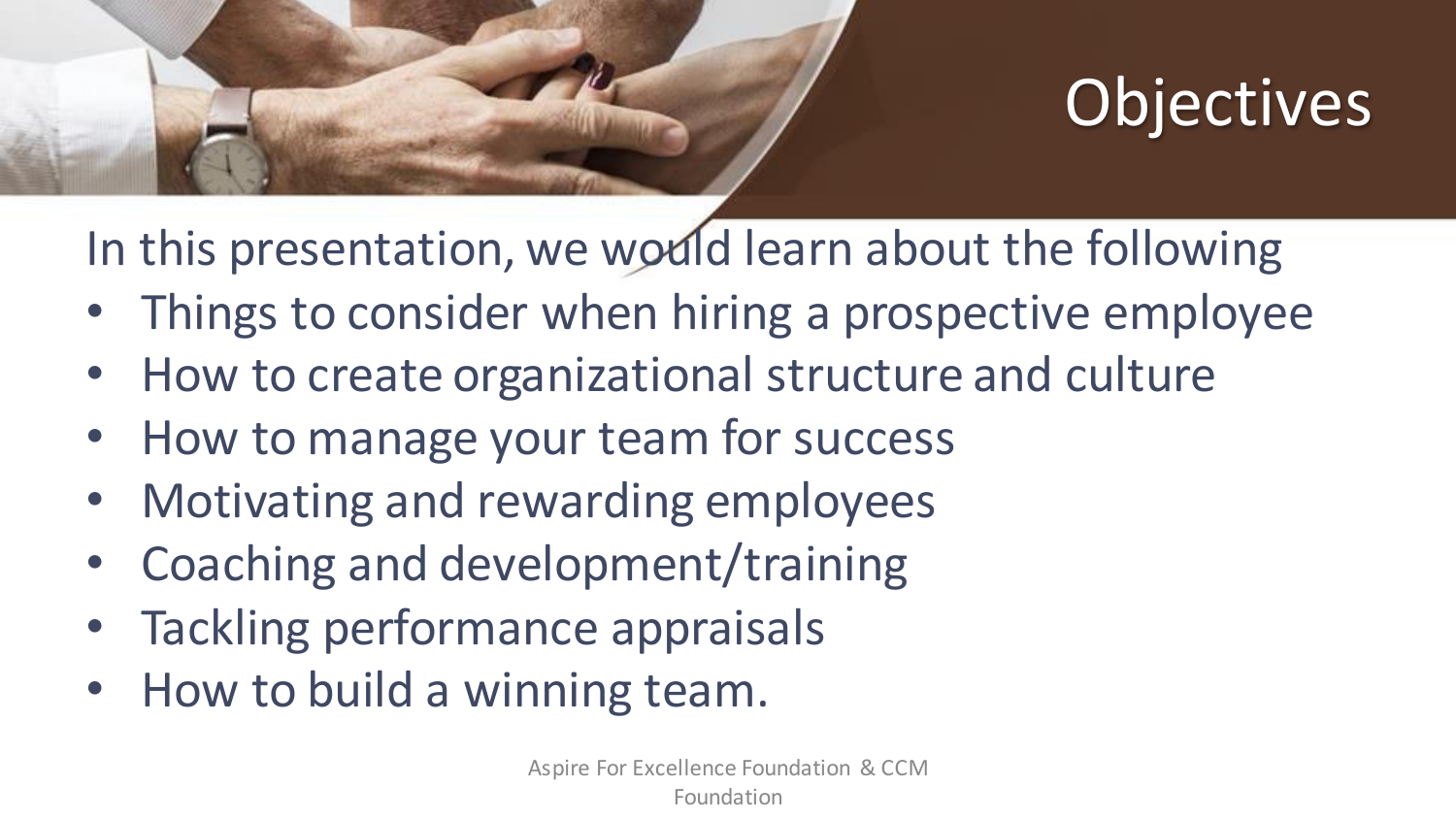# The hiring process

All businesses irrespective of their formation type needs to hire new people to fill available as well as new positions. The hiring process entails

- Preparing a clear and concise description of the job role while advertising it.
- Specifying the required qualifications and experience level needed from prospective applicants

However, there are some qualities that should be sort out for in the selection process. They are:

- The level and quality of experience possessed by the potential employee
- The skills possessed by the employee which distinguishes him/her from the other applicants.
- The enthusiasm about the business and cultural fit of the employee with respect to organization's culture.
- The attitude of the employee with respect to personal drive and grit.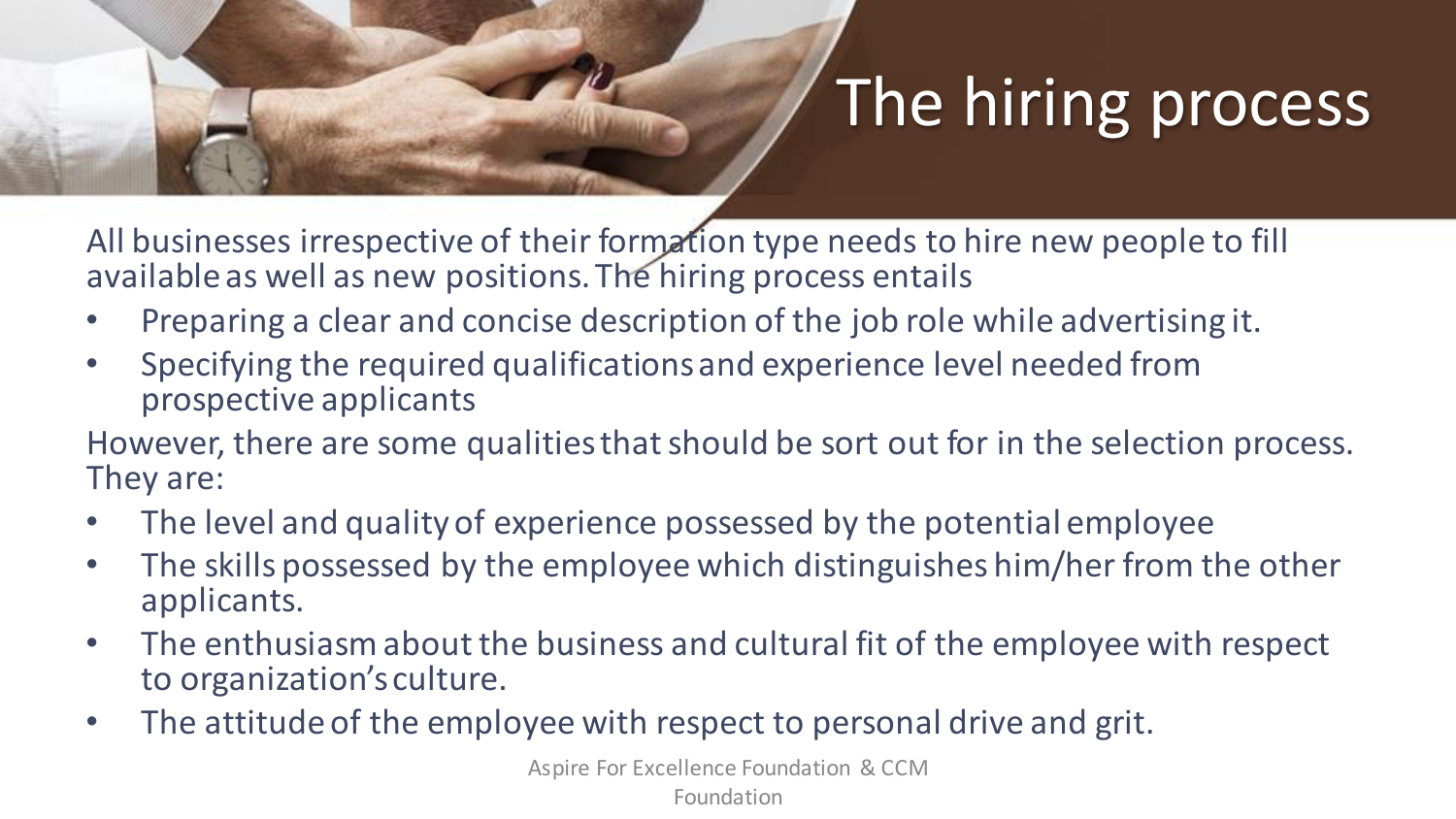## How to create organizational structure and culture

In building and running a business, there is need for structure so as to ensure the smooth running of the business as well as culture which entails the core values of the business as it relates to the employers, employees and its customers.

Organizational structures are used to:

- Show management structure
- Show hierarchies as well as employee reference
- Plan and visualize company structure in case of the possibility of future reorganization
- Show the employee directory for future reference.

There are 4 kinds of organizational structure

Aspire For Excellence Foundation & CCM

Foundation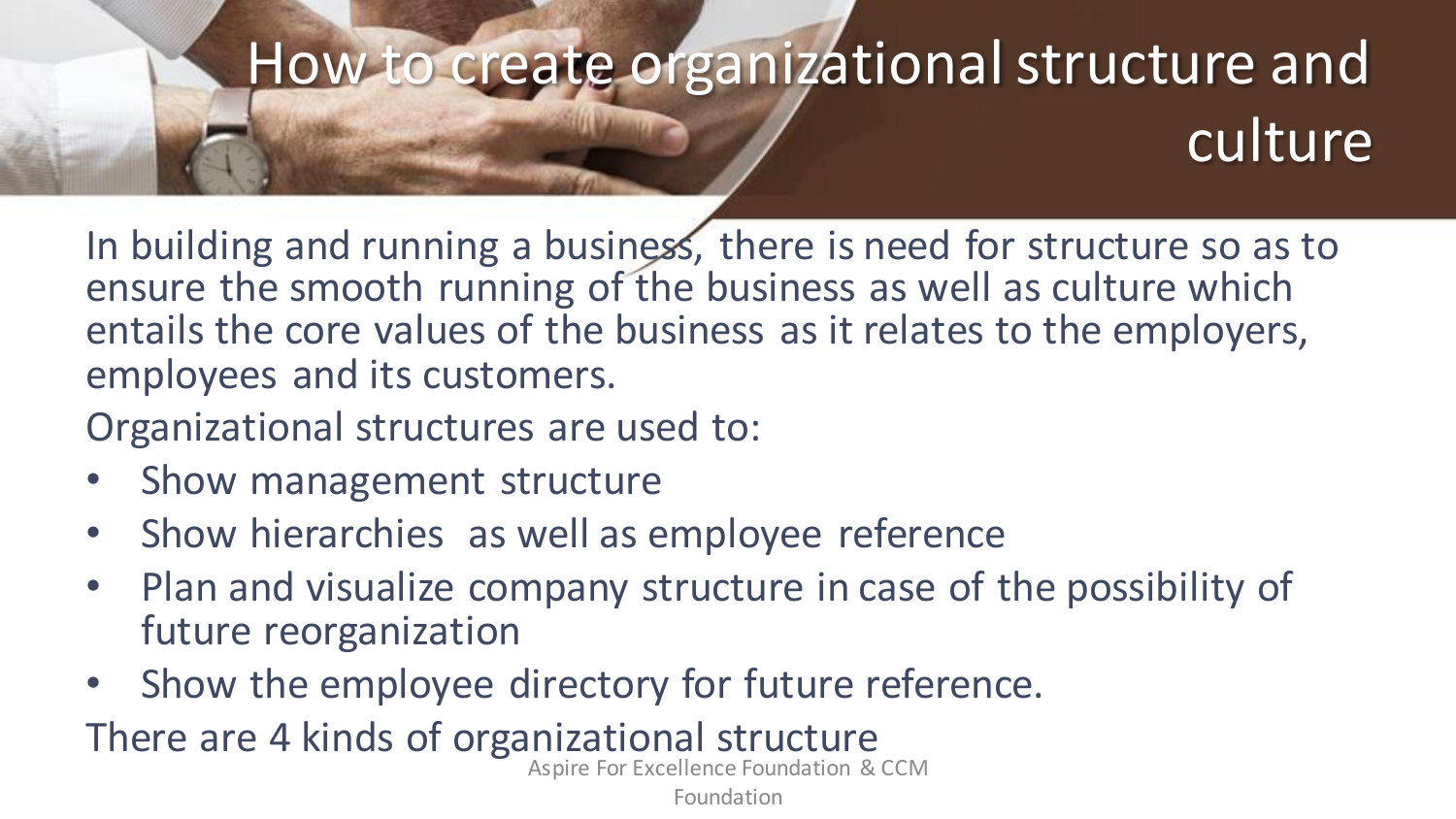#### Organizational structure contd.

1. Functional Structure: This involves grouping employees with similar skillsets and specialization together with a manager to manage them. It is more like the traditional top-down organizational structure with the leadership starting from the very top (C.E.O, other C-level executives and down to the line managers and their respective subordinates.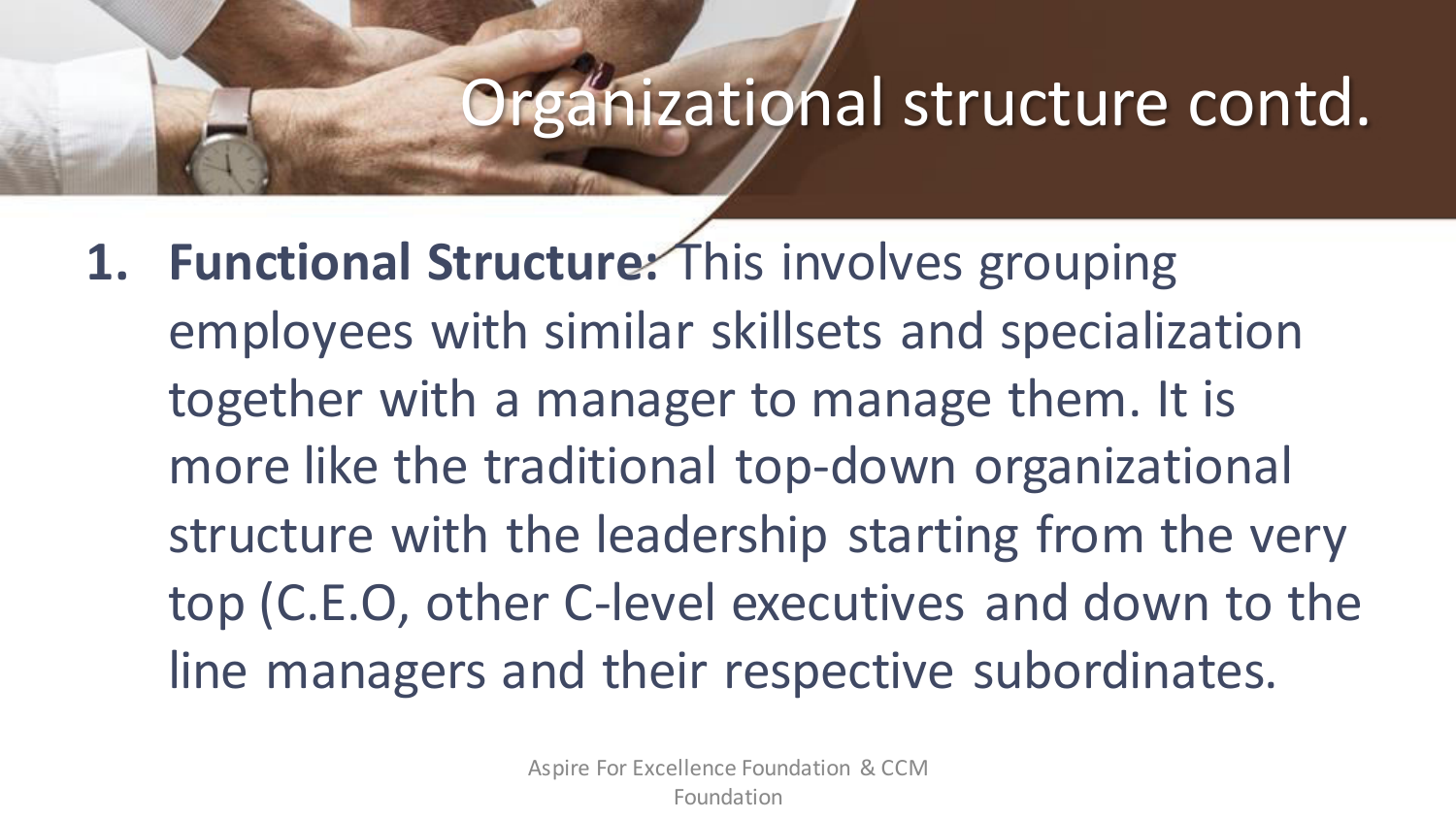#### Organizational structures contd.

2. **Divisional organizational structure:** In this structure, the employees are organized along product lines or specific geographies. This is utilized by very big companies with varied product lines requiring differing skillsets and specializations. It leads to some level of independence amongst teams but it has an accounting overheard and the problem of adequate information sharing amongst teams.

3. **Matrix Organizational structure:** It reflects a company where employees are divided and reorganized into teams by projects or product and are led by a project or project manager but they also have a functional manager to whom they report to. This kind of structure is flexible and can help facilitate better and more open communication thereby creating a dynamic work environment that can easily shift resources where they're needed. However, it can create confusion and frustration with dueling priorities and supervisors.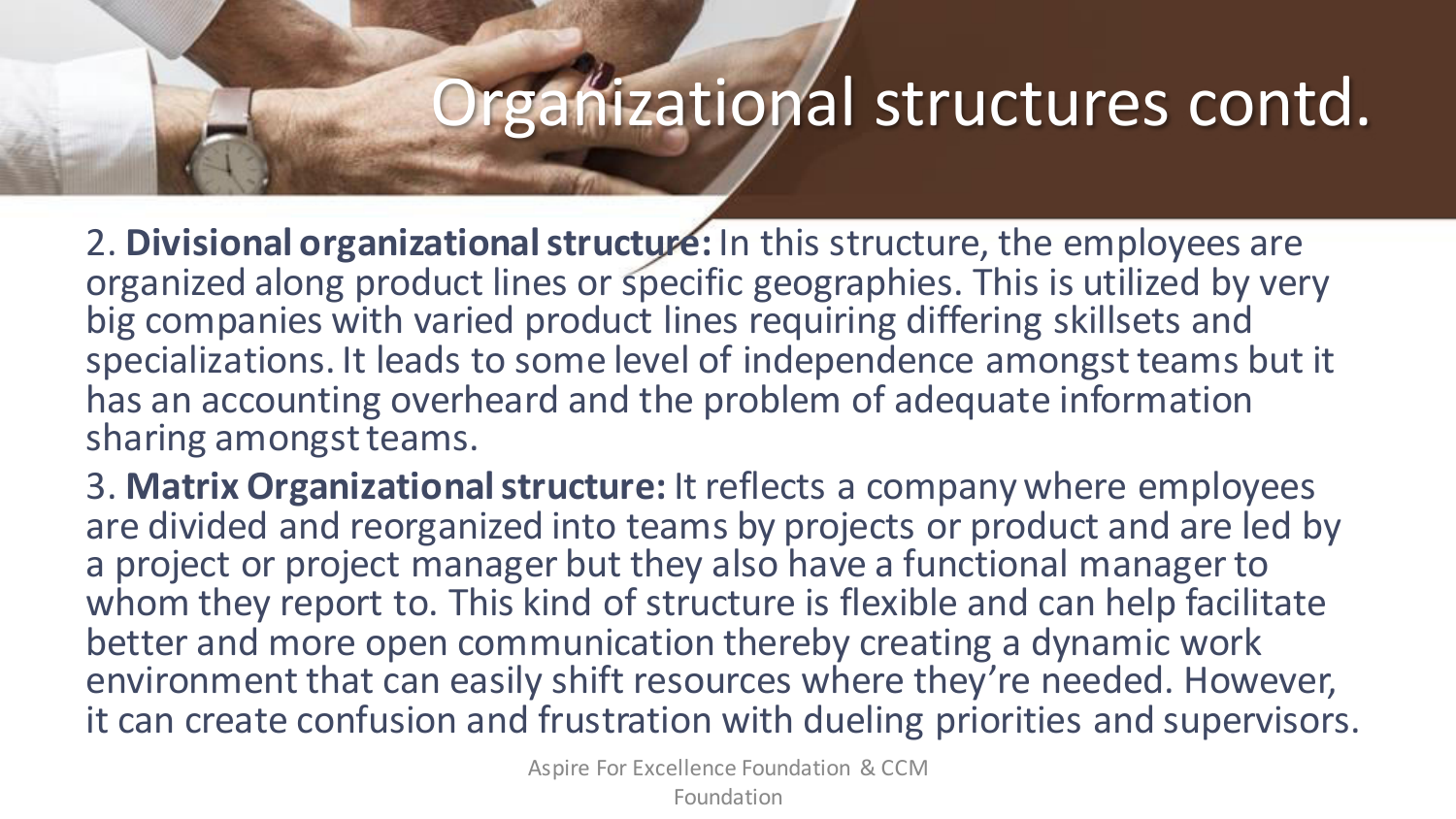#### Organizational structure contd.

4. **Flat organizational structure:** This has few or no levels of management staff between executives and all other employees. The structure empowers selfmanagement and greater decision making ability for every employee. It is mostly employed by smaller businesses.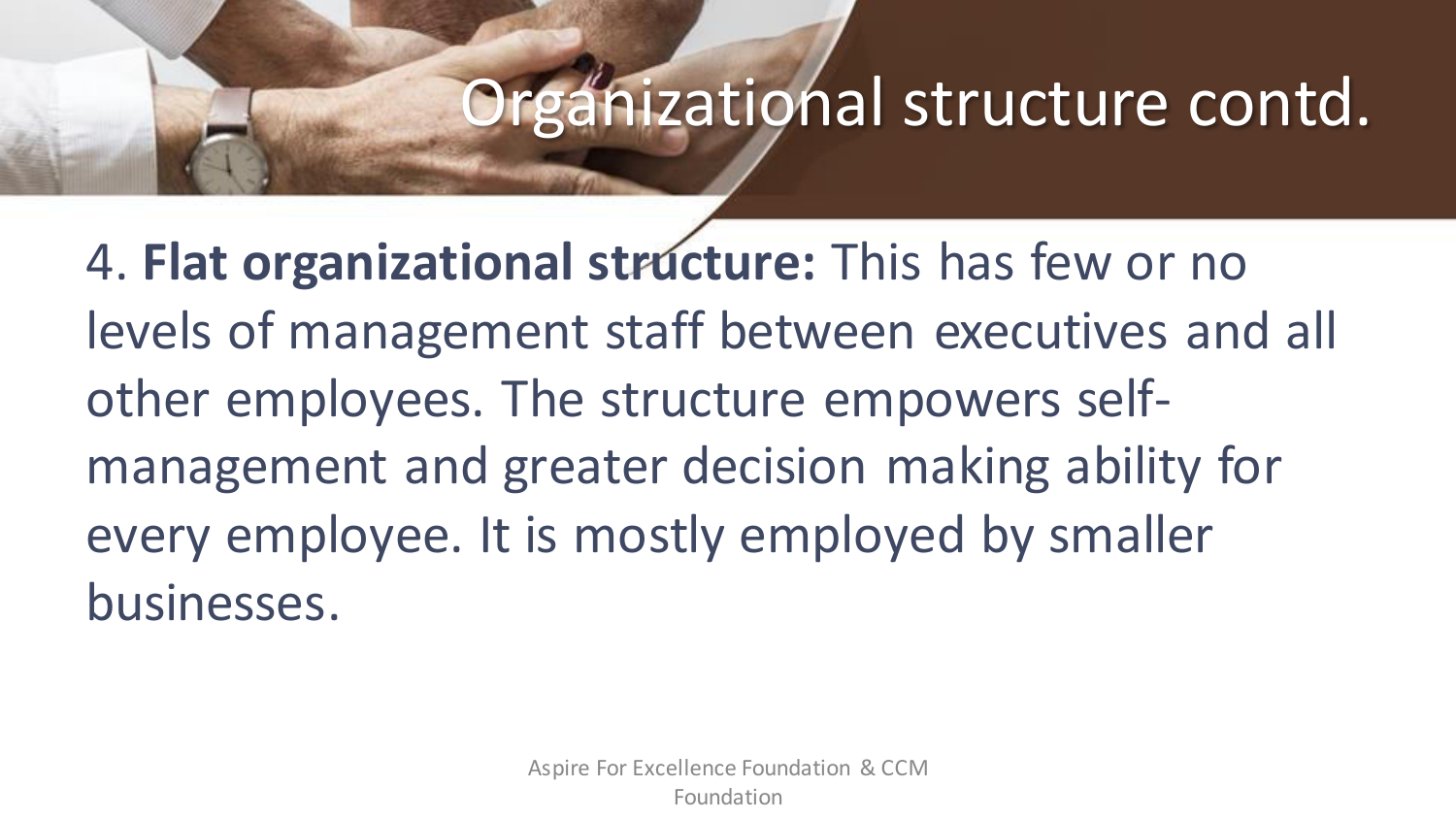### Organizational culture

This encompasses the values and behaviors that contribute to the unique social and psychological environment of a business. The organizational culture influences the way people interact, the context within which knowledge is created and how they react and manage changes as well as how they share acquired knowledge. Things to consider in building a robust organizational structure are:

1. Innovation and risk-taking: The degree to which employees are encouraged to be innovative and take risks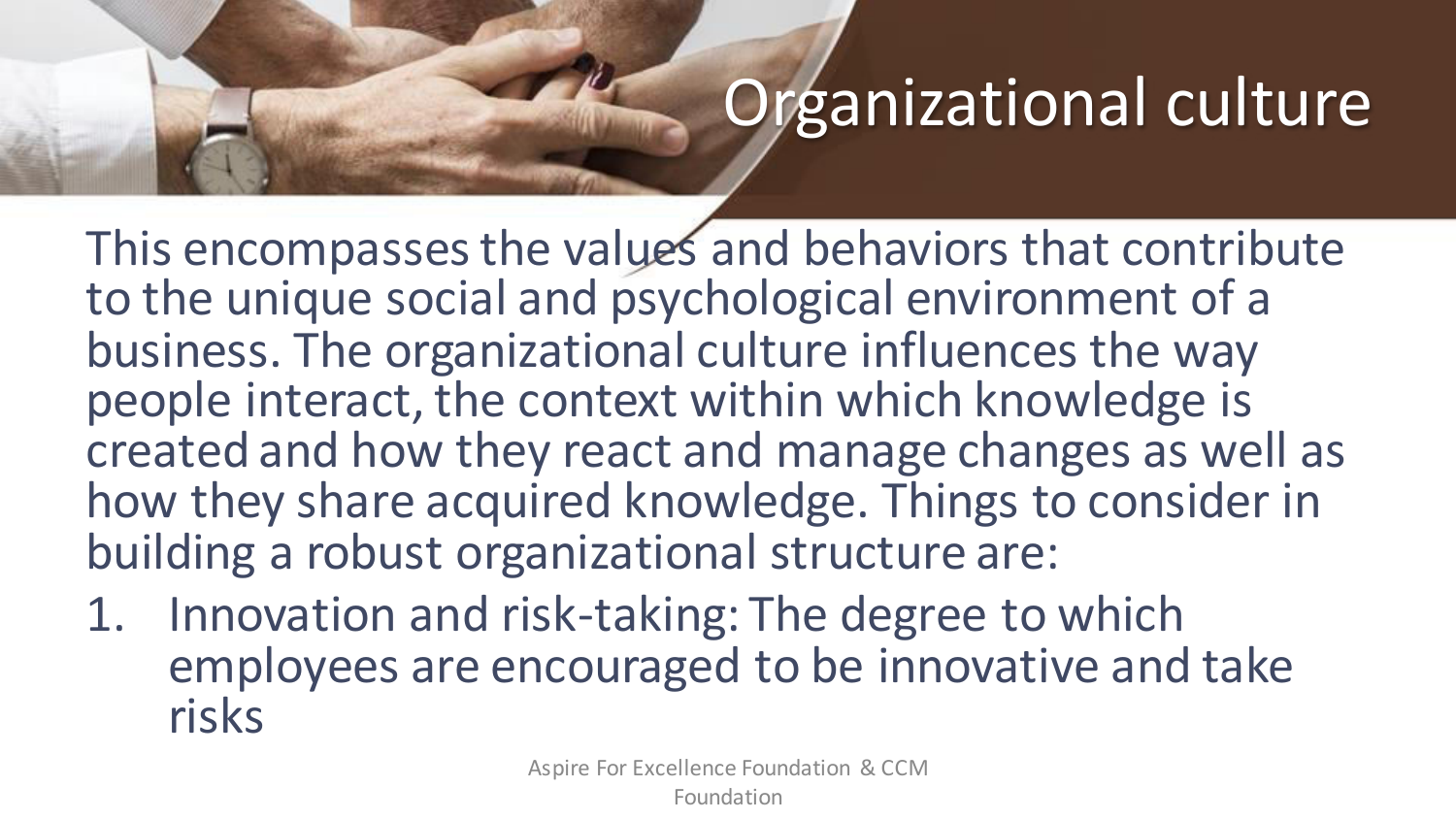#### Organizational structure contd.

2. Attention to detail: The degree to which employees are expected to exhibit precision, analysis and attention to detail.

- 3. Outcome orientation: The degree to which management focuses on results rather than on technique and process.
- 4. People orientation: the degree to which management decisions take into consideration the outcomes on people within the organization.
- 5. Team orientation: the degree to which work activities are organized around teams rather than on individuals.
- 6. Aggressiveness: the degree to which people are aggressive and competitive rather than easygoing
- 7. Stability: the degree to which organizational activities emphasize maintaining the status quo in contrast to growth.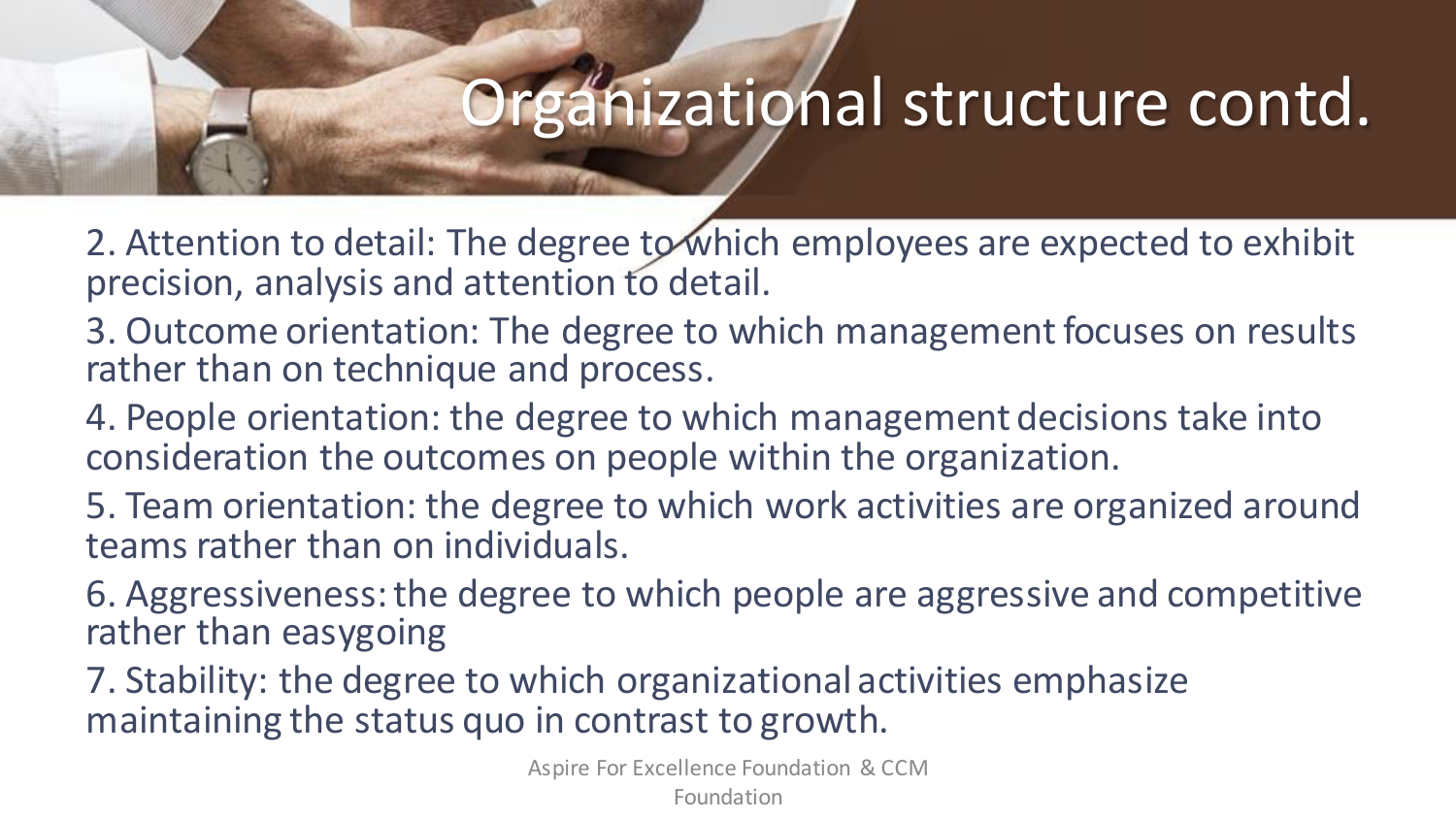#### Uses of organizational structure

- It plays a boundary-defining role for employees
- It conveys a sense of identity for the organization's members.
- It facilitates the generation of commitment to something larger than one's individual interest.
- It enhances social system stability
- It serves as a control mechanism that guides and shapes the attitudes and behavior of employees.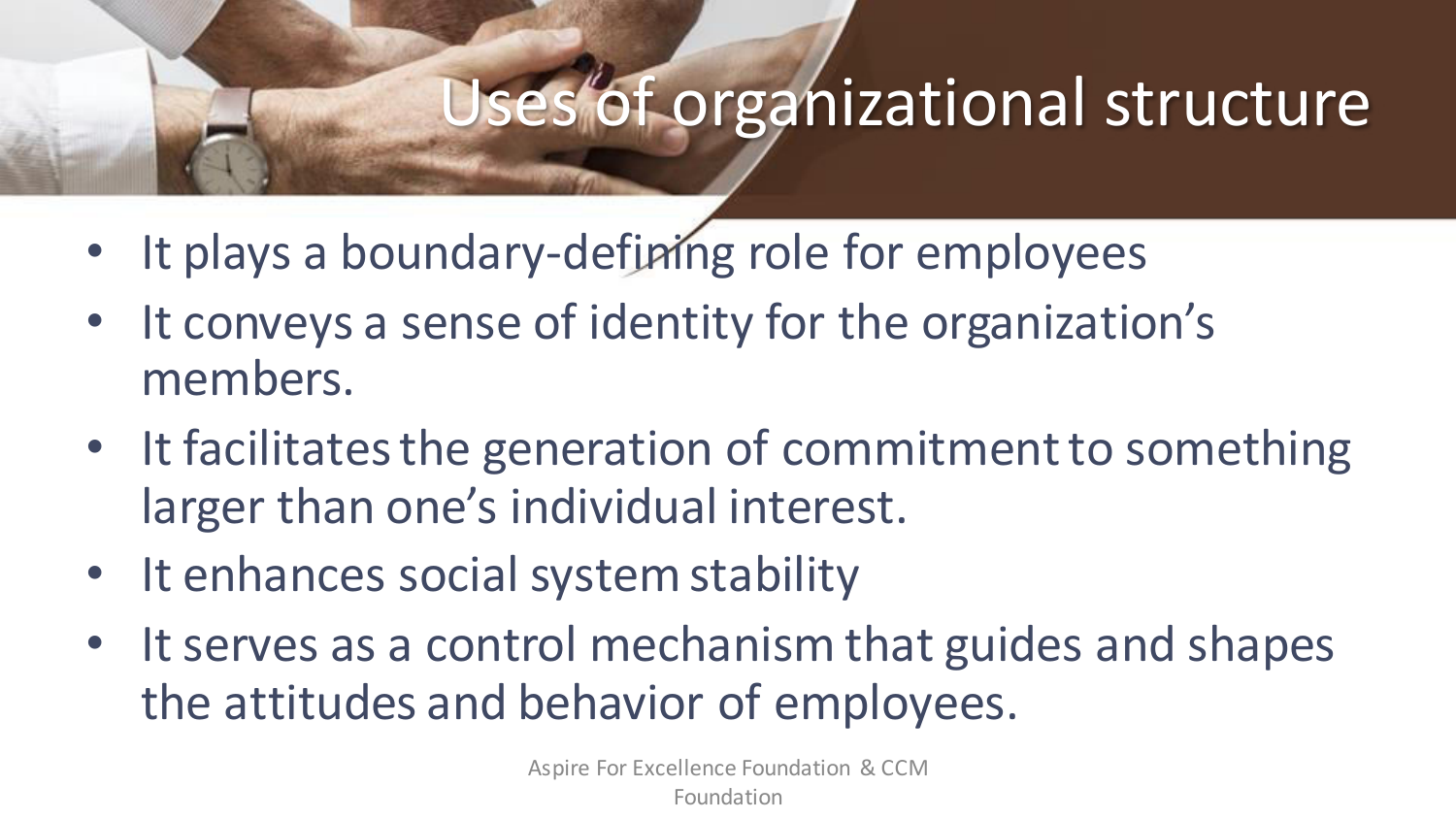#### How to manage your team for success

The process of recruiting, training and motivating staff is expensive so it is better that a business can keep the workers it has. Managing your team for success is important for both efficiency and profitability.

The ways to manage teams for success include:

- 1. Valuing the work employees do.
- 2. Promoting team members as regards evidence of growth in their productivity and service consistency.
- 3. Creating a conducive work environment for employees to thrive.
- 4. Providing extra training and development opportunities for team members to grow and become better and more productive in their everyday work.
- 5. Setting goals and targets to meet so as to create an atmosphere of direction and purpose.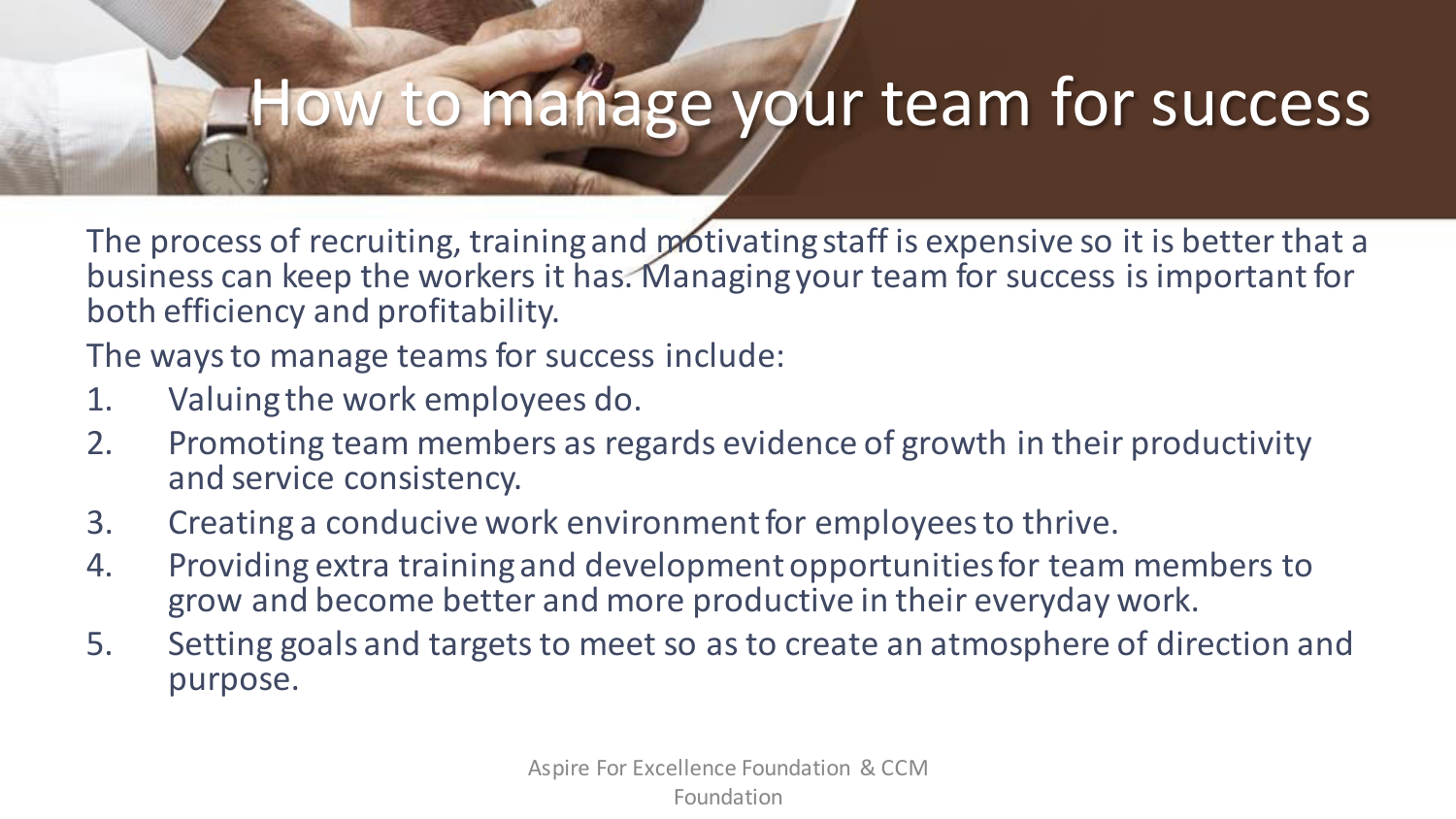#### Motivating and rewarding employees.

Businesses benefit the most from a motivated staff. Motivation means people working more effectively because they want to, sometimes linked to a reward. Different methods are utilized by businesses to motivate their staff. Motivation can be linked to the market in which the business operates, or services the employee provides or financial such as bonuses or profit-sharing and some can be non-financial such as praise and promotion or supporting staff in their training or education. The leadership style in the organization also affects how motivated employees would be.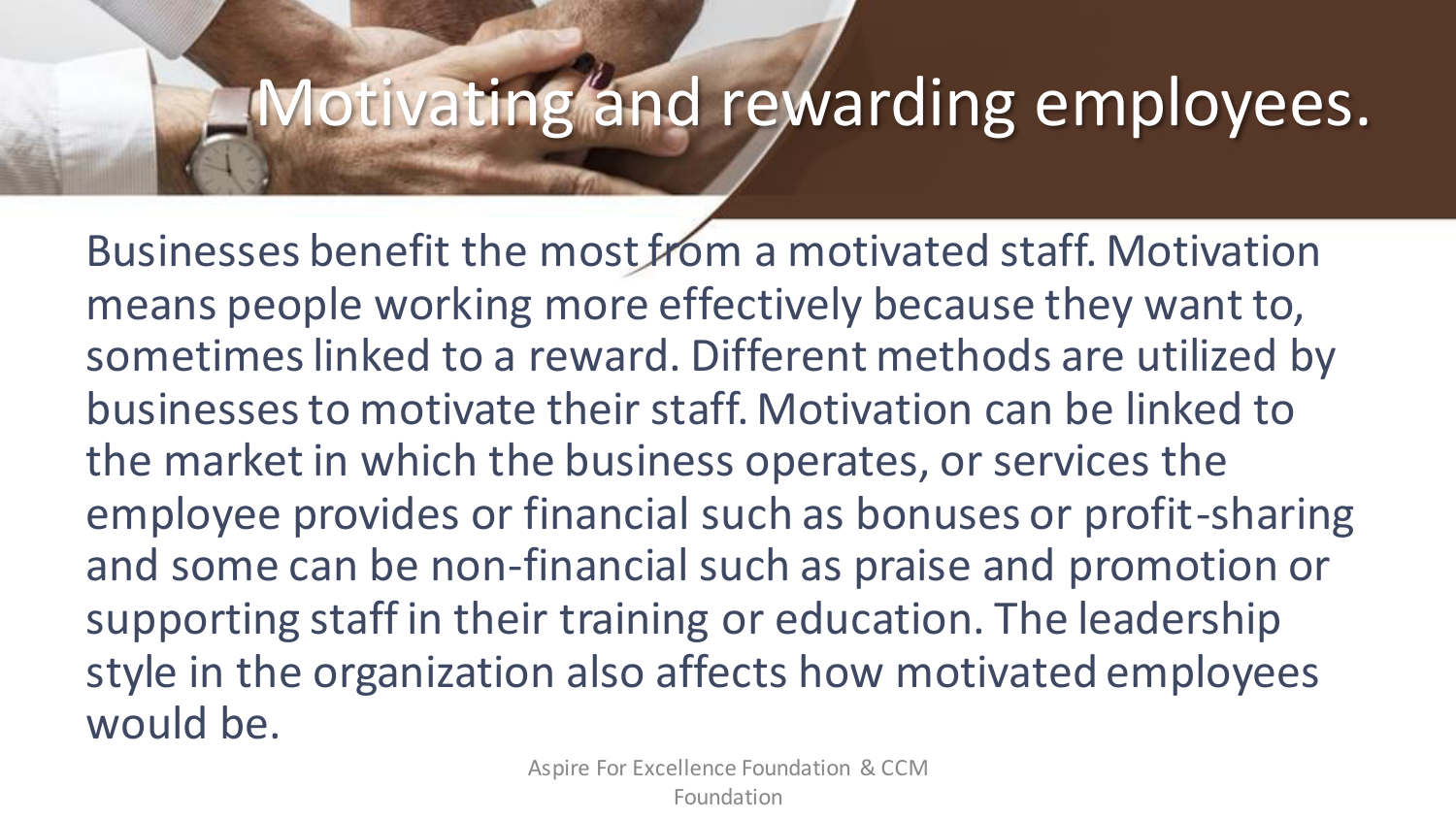# Motivation theory

Maslow's hierarchy of needs perfectly describes how employees are motivated. Maslow says: if each worker meets a need, he naturally aims for the next higher level. These needs are:

- 1. Survival or basic needs
- 2. Security or safety
- 3. Social needs
- 4. Status and self-esteem
- 5. Self-actualization

However, these needs can be translated in business to mean a decent wage, job security, a pension, team working, a title (or symbol of status) and achievement of some final goal. Moreover, much motivation can be provided through praise and recognizing good work.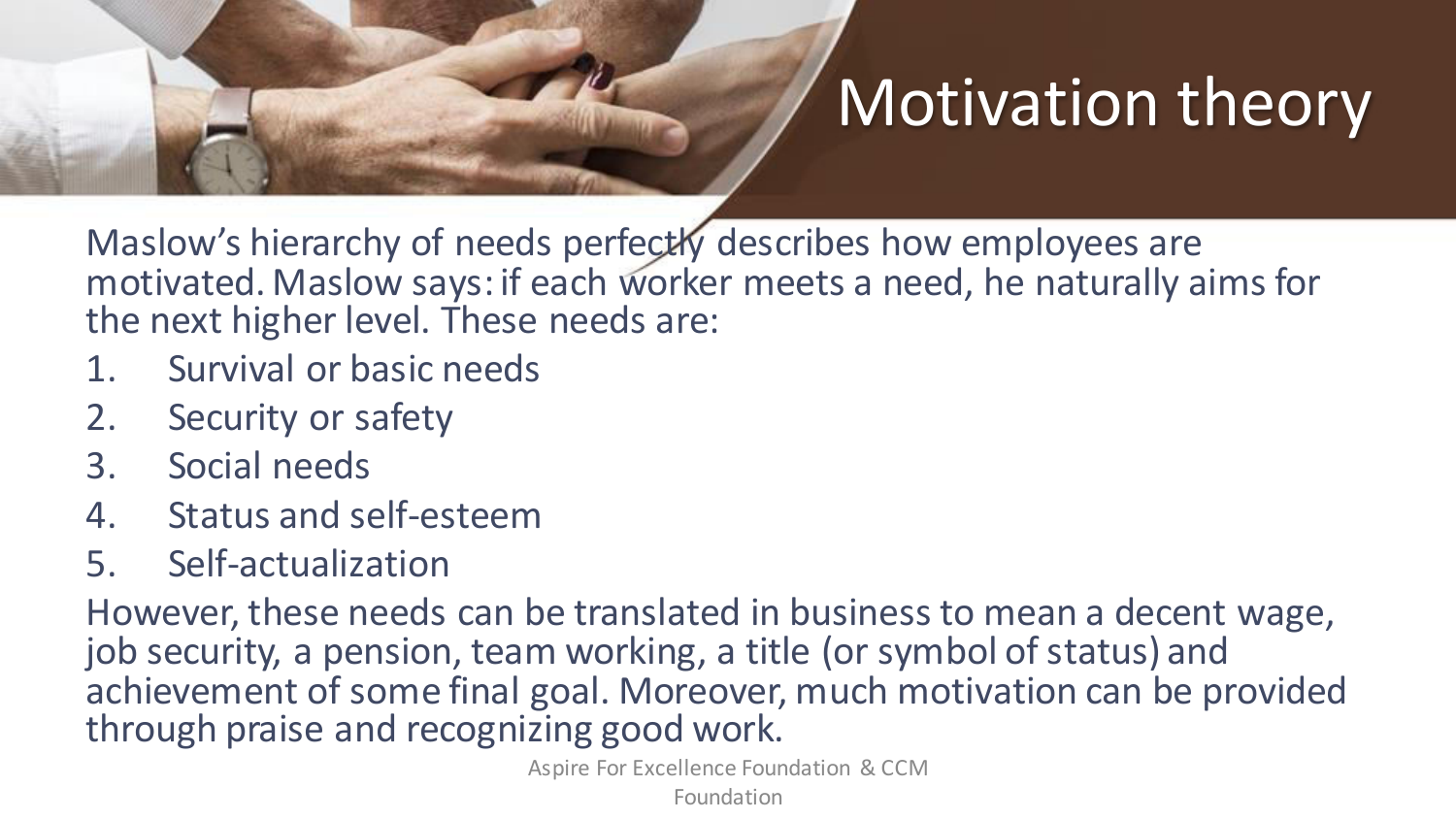#### Coaching and development

Coaching employees so as to drive business growth involves:

- 1. Building relationships with employees by creating trust as well as establishing boundaries in achieving set objectives.
- 2. Providing a means of assessment: This involves helping employees gain selfawareness and insight into their performance.
- 3. Challenging established ways of thinking and assumptions: This involves asking open-ended questions, pushing for alternative solutions to problems and encouraging reasonable risk-taking.
- 4. Support and encouragement: as partners in learning, coaches should listen carefully and open themselves to perspectives of others allowing employees to vent emotions without judging them. This also involves encouraging employees to make progress towards their goals and recognize their successes
- 5. Driving results: it involves establishing key metrics that show that objectives have been met and goals achieved.

Aspire For Excellence Foundation & CCM

Foundation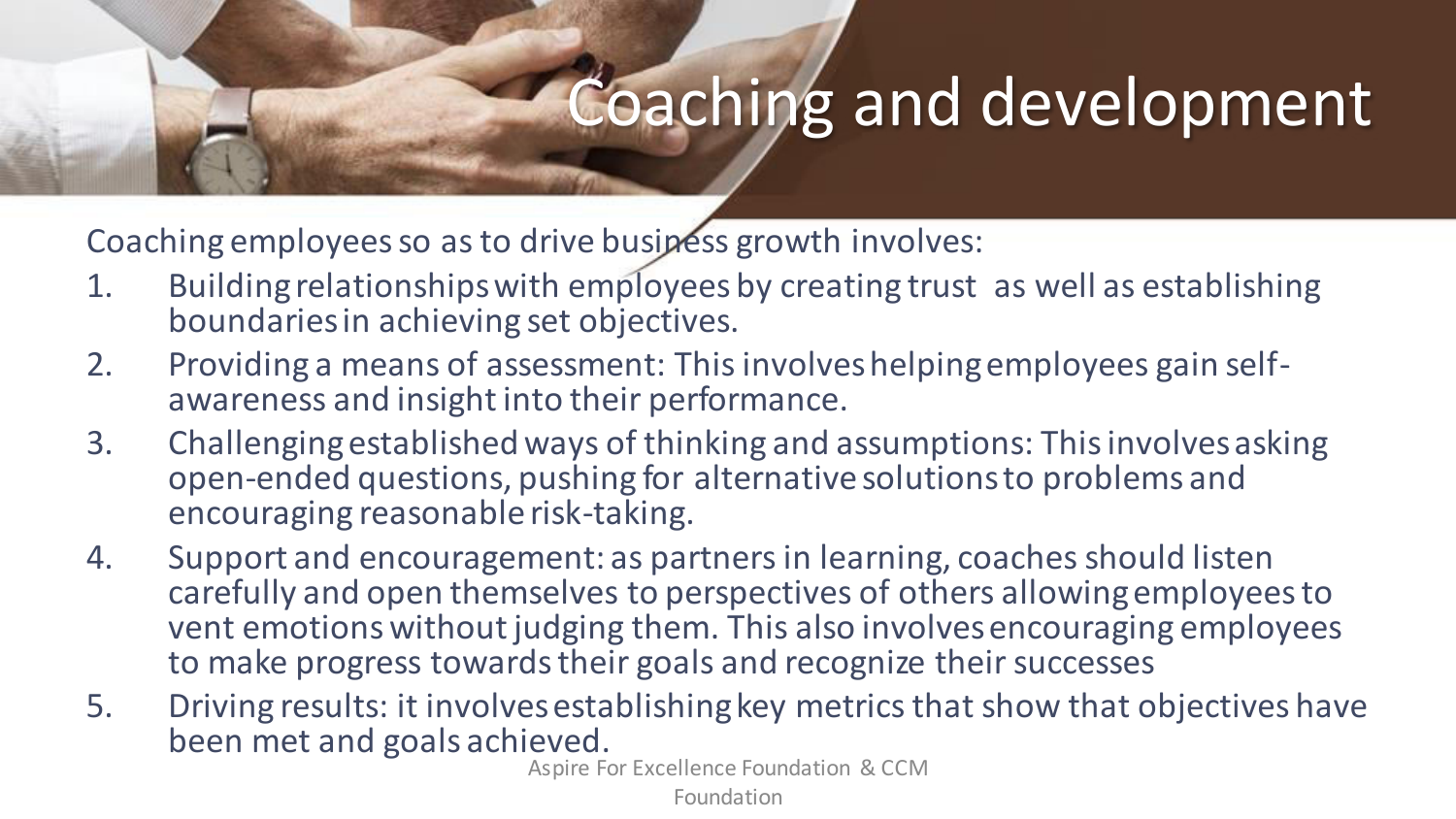# How to coach employees to bring about their development

- 1. Assess employee competencies and explore needs and interests of these employees. This involves asking the following questions
	- What job-related skills, knowledge, and abilities does the employee have from the ones of strength to the areas of weakness
	- What does the employee need for future growth
	- What are the employee's interests for performance and in career development?
- 2. Clarify the organizational needs and competencies required
	- What are the challenges and needs of the business currently and in the future?
	- What is important in running the business from an organizational level
	- What direction is the business headed
- 3. Analyzing and prioritizing career issues and development needs of employees
- 4. Mutually construct a development plan to target the selected needs.
- 5. Following up with employees to review progress and support ongoing development efforts of the employee.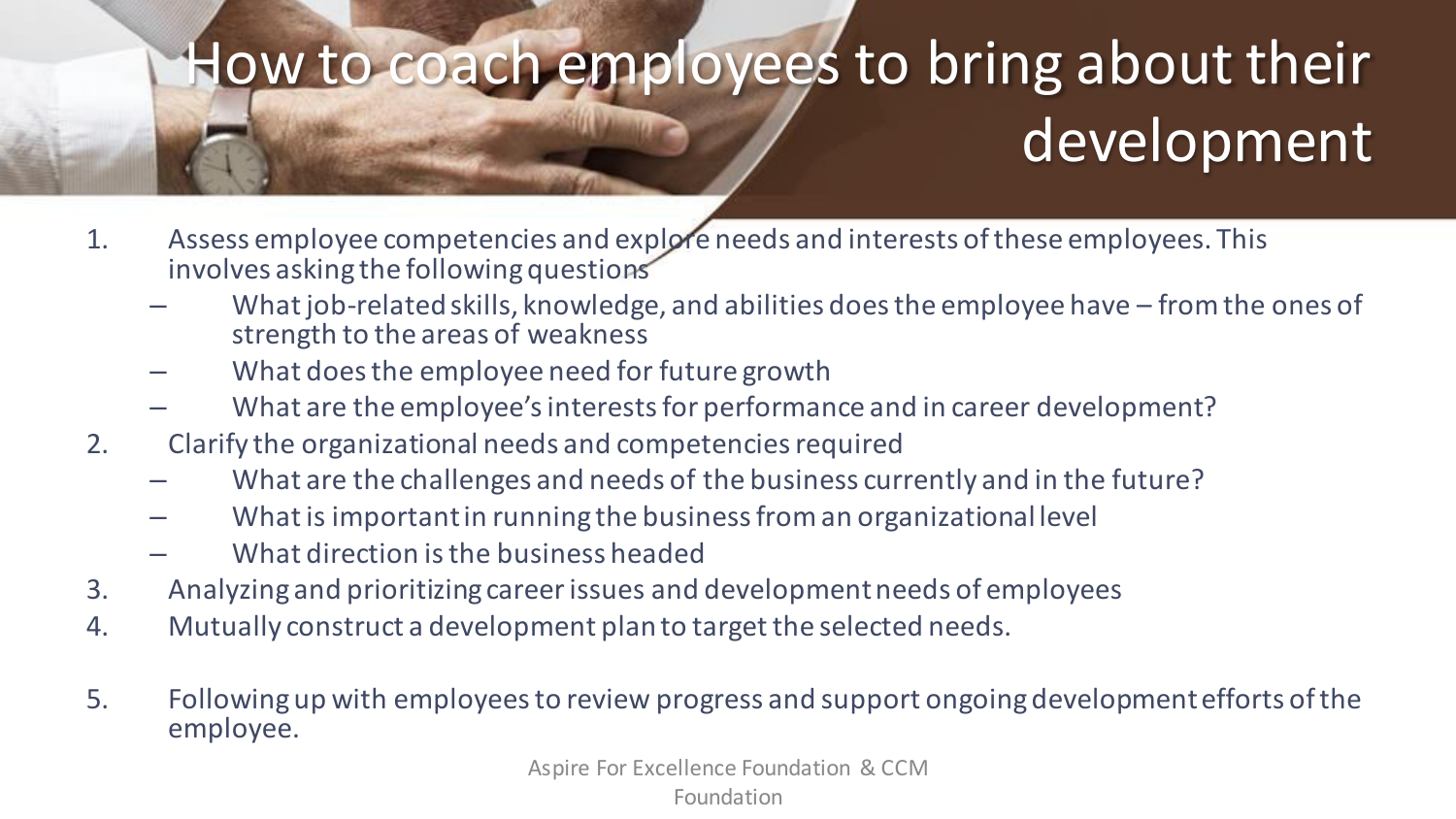### Tackling performance appraisals

Performance appraisal is the process that allows an employee to exchange views with his employer usually in a formal or semi-formal setting. Good performance appraisals can result in rewards for the employee or might as well lead to promotion. Appraisals help to:

- 1. Identify where progress has been made and where employees might need support.
- 2. Facilitate communication and trust between employees and their employer.
- 3. Ensure good goal setting and desired performance reinforcement.
- 4. Identifying the level to which goals have been achieved and possible adjustments needed.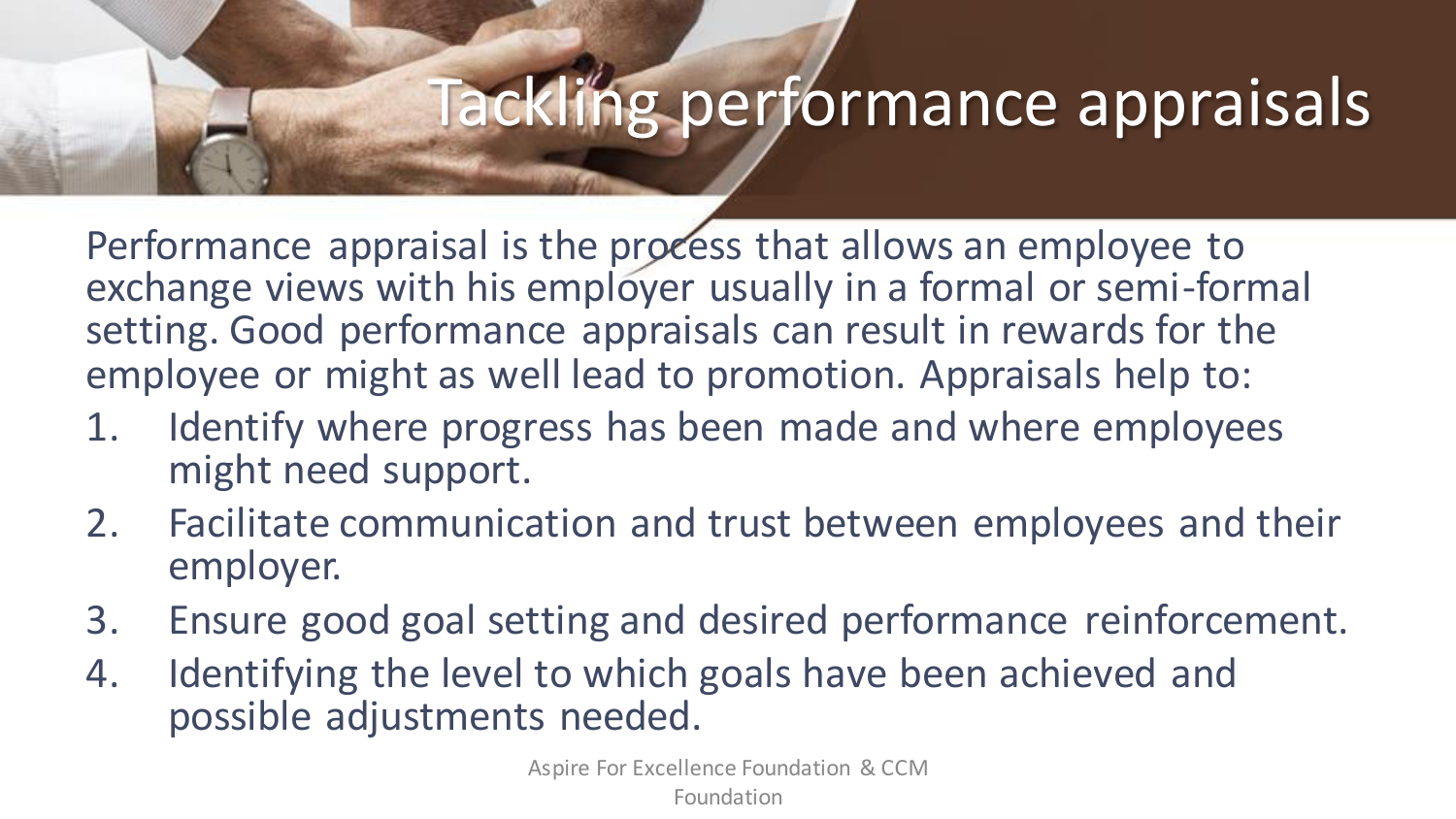#### ow to carry out a performance appraisal

- 1. Let the employee talk
- 2. Focus on objectives and performance results.
- 3. Focus on critical incidents
- 4. Focus on competencies
- 5. Focus on points of agreement and disagreement
- 6. Focus on the overall rating of the employee
- 7. Focus on due raises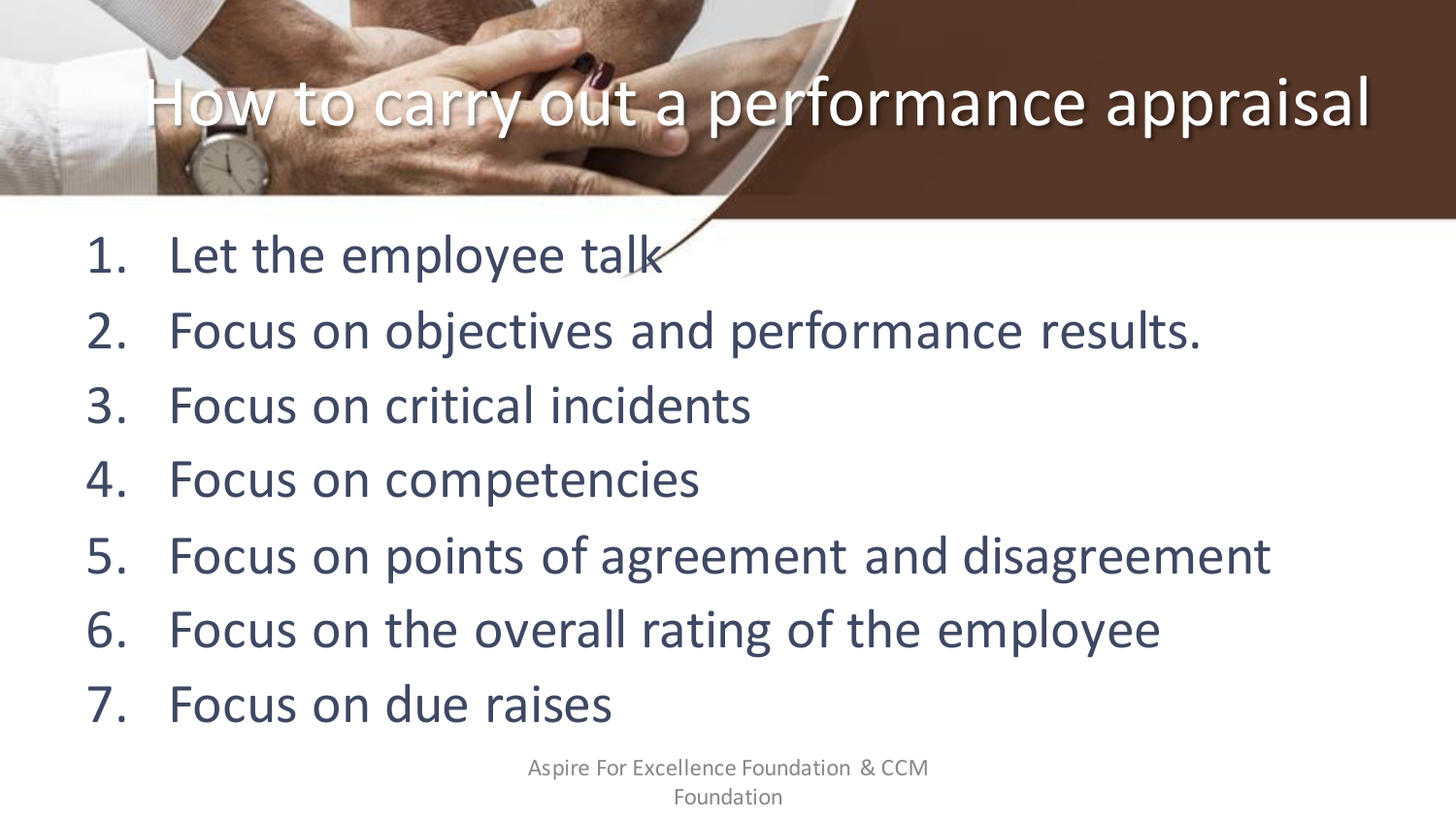#### How to build an effective team

- Establish leadership: Develop the necessary leadership skills so as to enable employees to trust your judgment as a leader
- Establish relationships with each of your employees: try to learn about the skillsets of the team members, their personal likes and dislikes as it allows matching employee preferences and skillsets to specific and related problems.
- Build relationships between your employees: take steps to improve employee communication, cooperation and trust.
- Foster teamwork: encourage information sharing within themselves as well as with the larger organization as well as communicate effectively with the team.
- Set ground rules for the team: create team values and goals as well as evaluate team performance alongside individual performance.